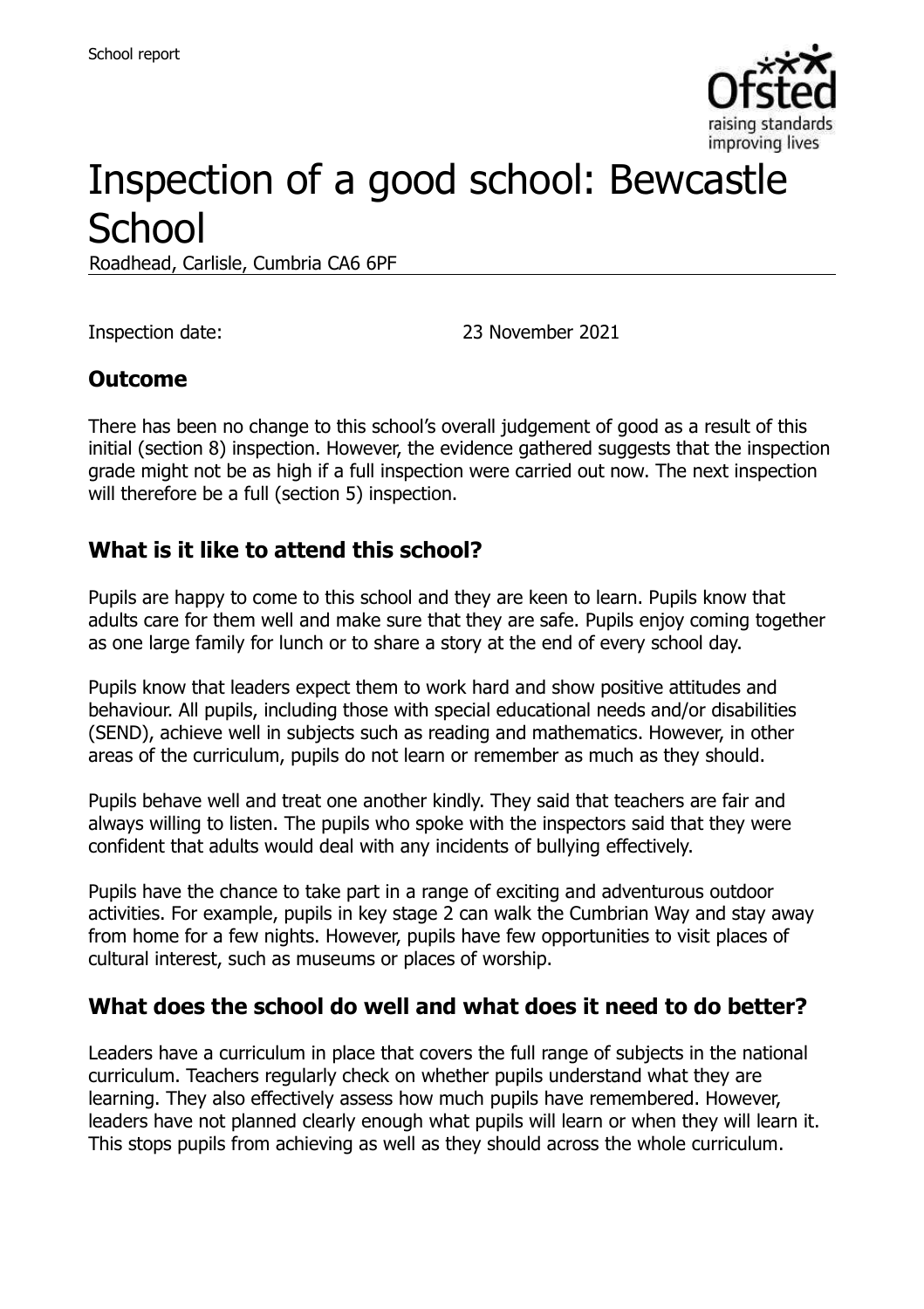

There are aspects of the curriculum where leaders are clear about the content and the order in which pupils will learn it, such as in reading and mathematics. Leaders prioritise pupils' learning well in reading, including for pupils with SEND. Children begin learning phonics in the early years and, typically, children know the sounds that they will need to develop their reading in Year 1. Leaders ensure that pupils strengthen their knowledge of phonics across key stage 1. They provide effective support if any pupils fall behind in their learning and need to catch up. By the end of Year 2, most can read fluently and with understanding. Older pupils develop fluency and confidence in their reading as they progress through the school.

In several areas of the curriculum in key stage 2, leaders have not clearly set out what pupils will learn or when they will learn it. Consequently, they do not gain knowledge in sufficient depth to enable them to build on their learning. For example, in music, pupils learn about singing but have few opportunities to develop their knowledge of composing and performing with instruments. Pupils' learning in subjects such as history, geography and science does not consistently follow a logical order. Work in books shows that pupils do not build their knowledge strongly enough from one year to the next.

Leaders have accurate methods to identify the needs of pupils with SEND. Leaders ensure that these pupils receive effective support to enable them to access the curriculum. For example, leaders train teaching assistants to provide extra sessions to make the learning clearer for pupils.

Pupils behave sensibly and show respect for one another and staff in the school. Pupils' positive attitudes and behaviour in class help them to learn well, with very few disturbances. Adults quickly and effectively sort out any minor incidents of misbehaviour.

Pupils enjoy taking part in the weekly after-school sports club. Leaders find it difficult to set up other after-school clubs because most pupils travel on the school bus and cannot stay on after school. Outdoor activities support pupils in being active and healthy, as well as developing their social skills. However, pupils do not learn enough about different faiths, cultures and traditions within wider British society.

Governors know the school and its community well, but they are not well enough informed about the curriculum. With support from the local authority, they are developing their skills in holding leaders to account for the quality of education.

Staff said that they feel respected and valued in school. They appreciate the consideration that leaders and governors give to their personal well-being and work–life balance. Staff said that leaders do what they can to manage their workload.

In discussion with the headteacher, the inspectors agreed that music, science and history may usefully serve as a focus for the next inspection.

#### **Safeguarding**

The arrangements for safeguarding are effective.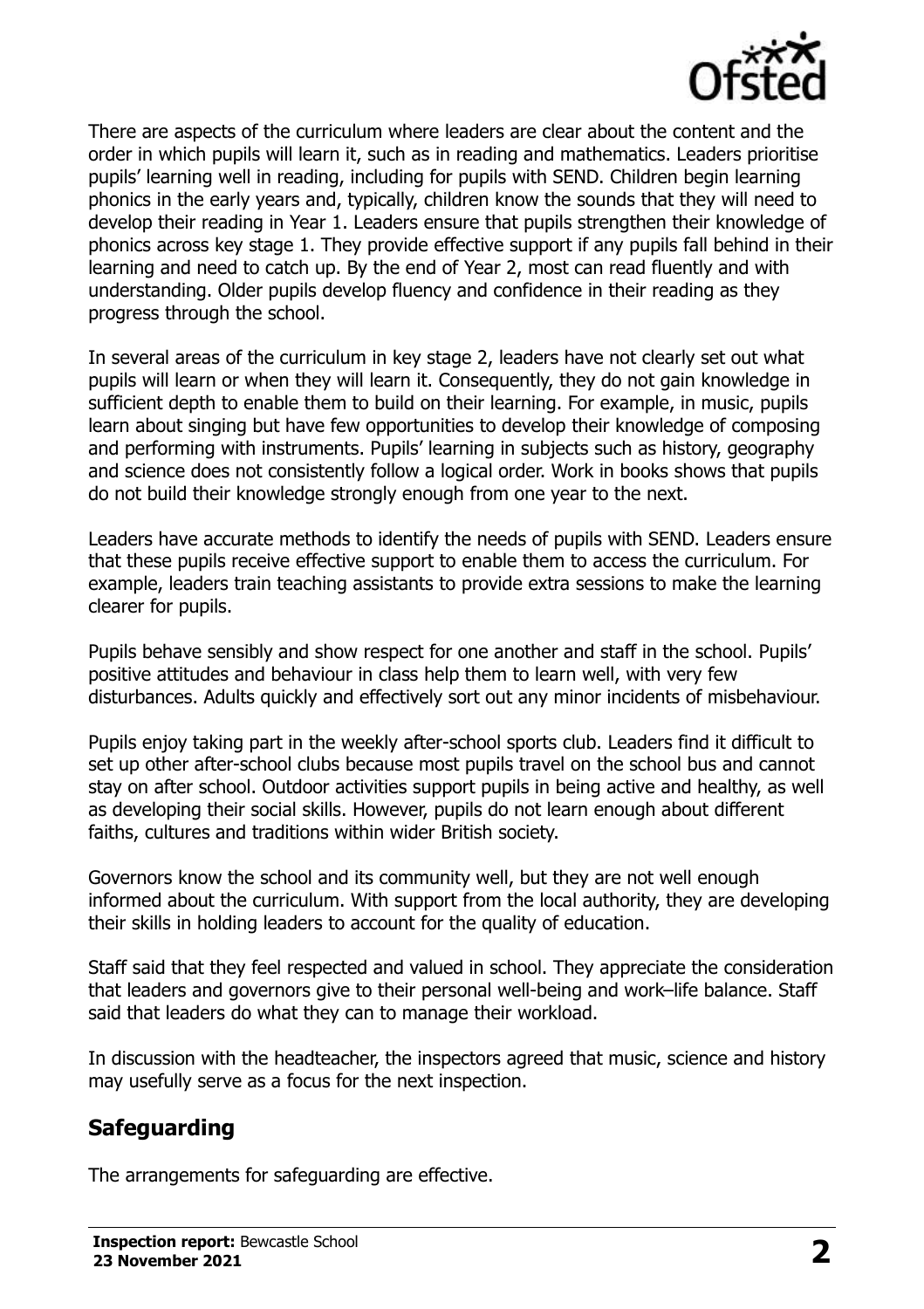

All staff take safeguarding very seriously. They understand that safeguarding is everyone's responsibility. Staff know precisely what to do and who to contact if they suspect that a pupil may be at risk of harm. Leaders provide pupils with the help that they need promptly. Leaders make sure that staff have regular and up-to-date training.

Pupils learn how to be safe, including when online. They know that social media can be dangerous and what to do if they come across any inappropriate material.

# **What does the school need to do to improve?**

# **(Information for the school and appropriate authority)**

- Leaders do not have a coherently sequenced curriculum across several subjects in key stage 2. This means that pupils do not build their knowledge as securely as they should. Leaders must ensure that they clearly plan the knowledge that they want pupils to acquire in a logical order so that pupils know more and remember more across the whole curriculum.
- Leaders do not provide enough opportunities for pupils to find out about other faiths and cultures. Consequently, pupils do not develop the spiritual, moral, social and cultural aspects of their education as fully they should. Leaders should ensure that pupils receive more opportunities to experience different faiths and cultures so that their spiritual, moral, social and cultural development is as complete as possible.

# **Background**

When we have judged a school to be good, we will then normally go into the school about once every four years to confirm that the school remains good. This is called a section 8 inspection of a good or outstanding school, because it is carried out under section 8 of the Education Act 2005. We do not give graded judgements on a section 8 inspection. However, if we find evidence that a school would now receive a higher or lower grade, then the next inspection will be a section 5 inspection. Usually this is within one to two years of the date of the section 8 inspection. If we have serious concerns about safeguarding, behaviour or the quality of education, we will deem the section 8 inspection as a section 5 inspection immediately.

This is the first section 8 inspection since we judged the school to be good in June 2016.

# **How can I feed back my views?**

You can use [Ofsted Parent View](https://parentview.ofsted.gov.uk/) to give Ofsted your opinion on your child's school, or to find out what other parents and carers think. We use information from Ofsted Parent View when deciding which schools to inspect, when to inspect them and as part of their inspection.

The Department for Education has further quidance on how to complain about a school.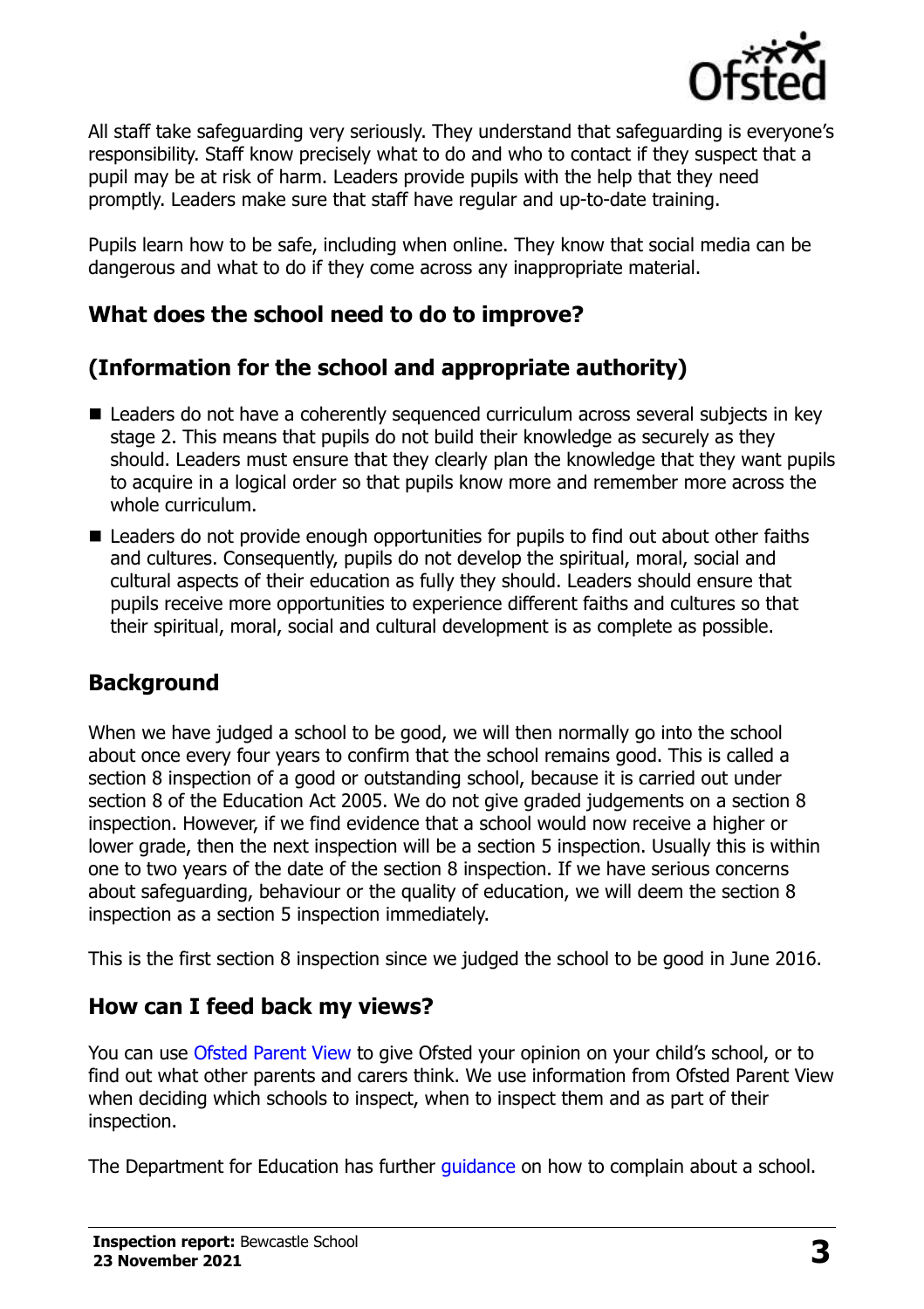

If you are the school and you are not happy with the inspection or the report, you can [complain to Ofsted.](https://www.gov.uk/complain-ofsted-report)

# **Further information**

You can search for [published performance information](http://www.compare-school-performance.service.gov.uk/) about the school.

In the report, '[disadvantaged pupils](http://www.gov.uk/guidance/pupil-premium-information-for-schools-and-alternative-provision-settings)' refers to those pupils who attract government pupil premium funding: pupils claiming free school meals at any point in the last six years and pupils in care or who left care through adoption or another formal route.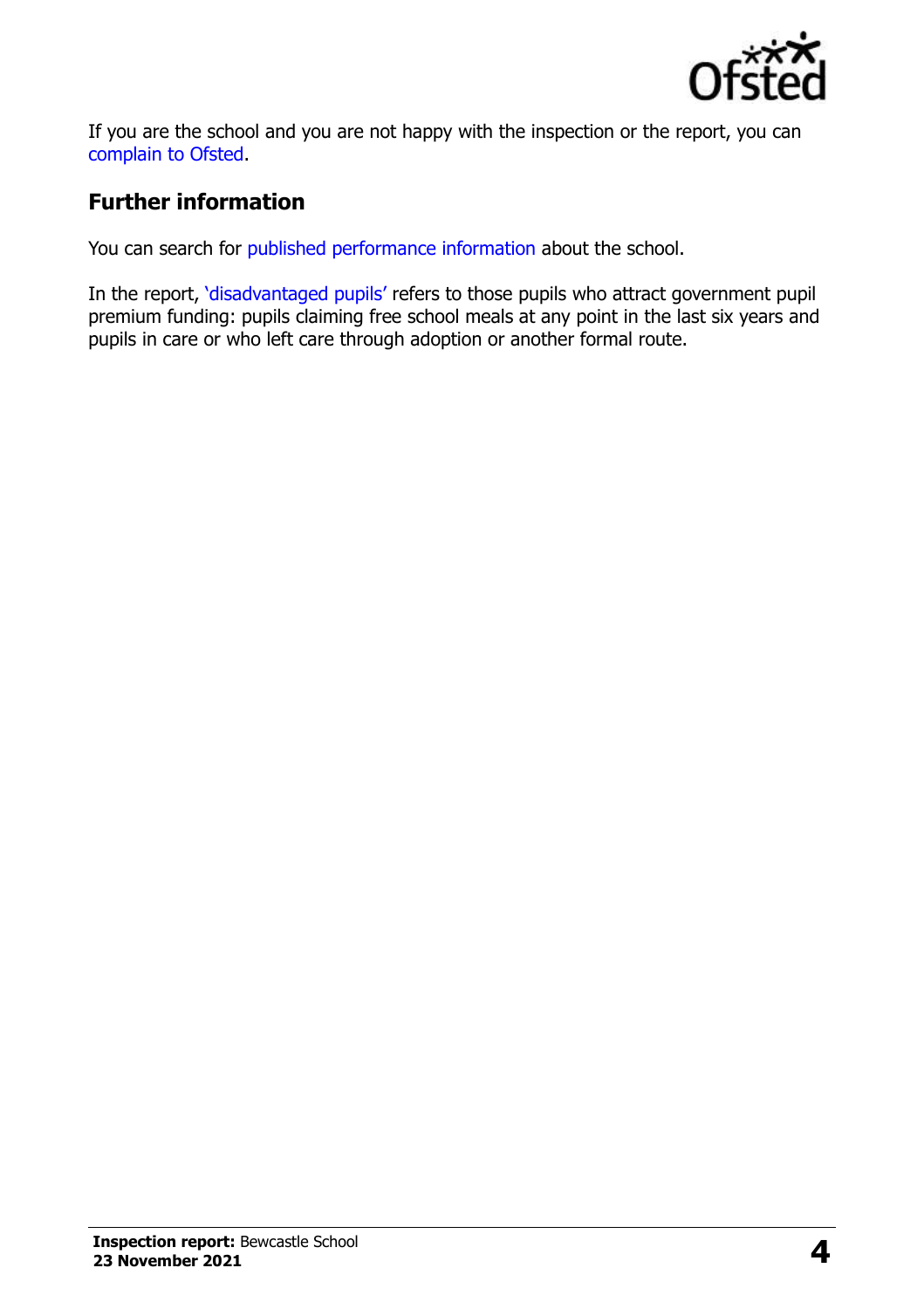

# **School details**

| Unique reference number             | 112103                                                                 |
|-------------------------------------|------------------------------------------------------------------------|
| <b>Local authority</b>              | Cumbria                                                                |
| <b>Inspection number</b>            | 10199818                                                               |
| <b>Type of school</b>               | Primary                                                                |
| <b>School category</b>              | Maintained                                                             |
| <b>Age range of pupils</b>          | 3 to 11                                                                |
| <b>Gender of pupils</b>             | Mixed                                                                  |
| Number of pupils on the school roll | 16                                                                     |
| <b>Appropriate authority</b>        | The governing body                                                     |
| <b>Chair of governing body</b>      | Nichola Shilcock                                                       |
| <b>Headteacher</b>                  | Carolyn Murray                                                         |
| Website                             | bewcastle.cumbria.sch.uk                                               |
| Dates of previous inspection        | 7 and 8 June 2016, under section 5 of the<br><b>Education Act 2005</b> |

# **Information about this school**

- The school has undergone changes to senior leadership since the last inspection, including the appointment of an acting headteacher and two executive headteachers. The current executive headteacher took up the post in September 2021.
- The school does not use any alternative provision.

# **Information about this inspection**

- This was the first routine inspection the school received since the COVID-19 pandemic began. The inspectors discussed the impact of the pandemic with school leaders and have taken that into account in their evaluation.
- During this inspection, the inspectors met with the executive headteacher and four members of the governing body.
- Inspectors met with a representative of the local authority.
- Inspectors reviewed a range of safeguarding documentation, including the single central record of checks on staff suitability to work with pupils. Inspectors met with the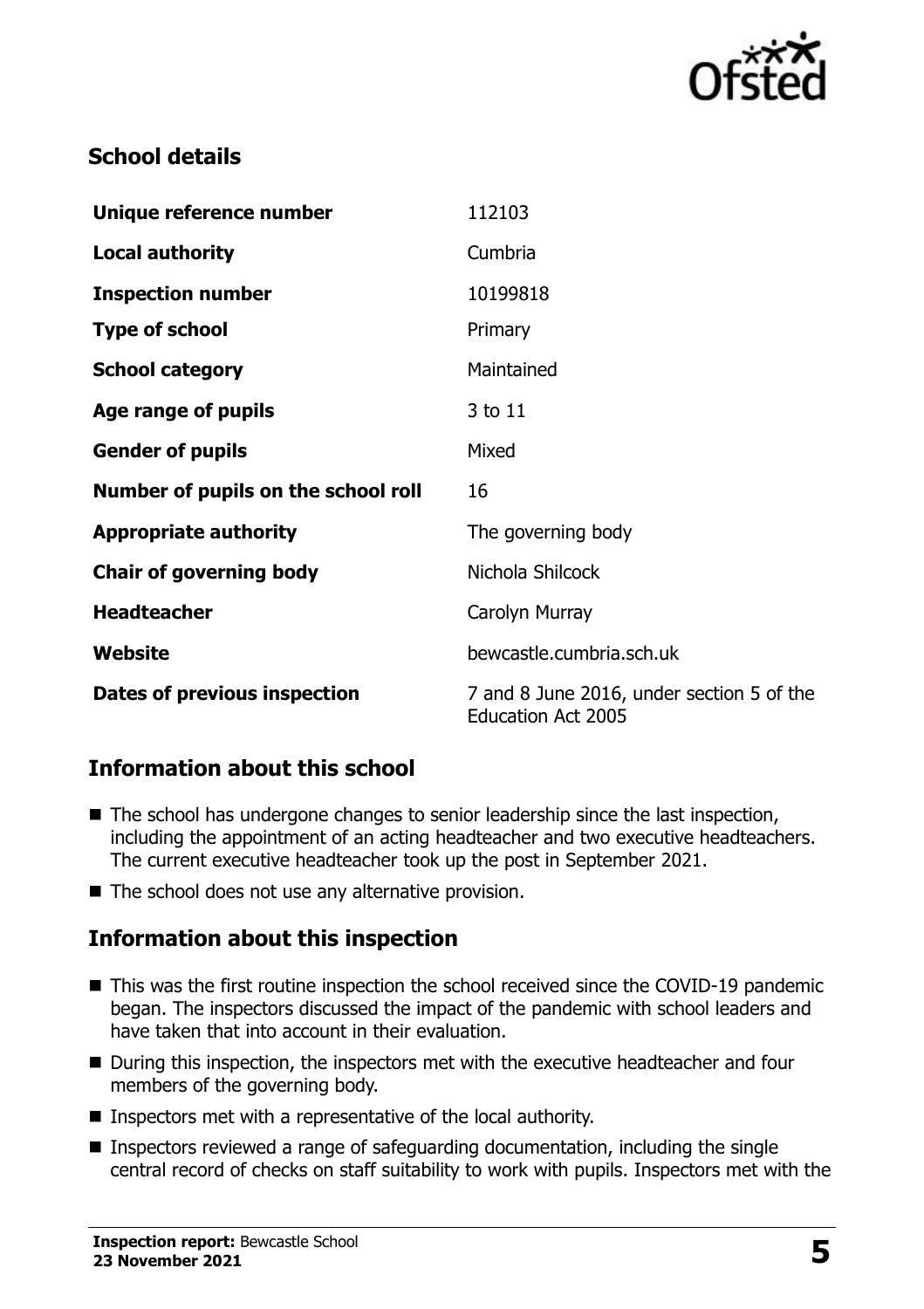

designated safeguarding leader and checked how leaders record and respond to safeguarding concerns.

- Inspectors carried out deep dives in these subjects: early reading, mathematics and music. For each deep dive, the inspector met with subject leaders, looked at curriculum plans, visited a sample of lessons, spoke to teachers, spoke to some pupils about their learning and looked at samples of pupils' work. Inspectors also looked at pupils' work in some other subjects and spoke to leaders about it.
- Inspectors observed pupils reading to a familiar adult.
- Inspectors spoke with staff about their workload and well-being.
- Inspectors considered the responses to Parent View, Ofsted's online questionnaire, including free-text comments. They also considered responses to the surveys for pupils and staff.

#### **Inspection team**

Jan Corlett, lead inspector Ofsted Inspector Nick Capron **Ofsted Inspector**